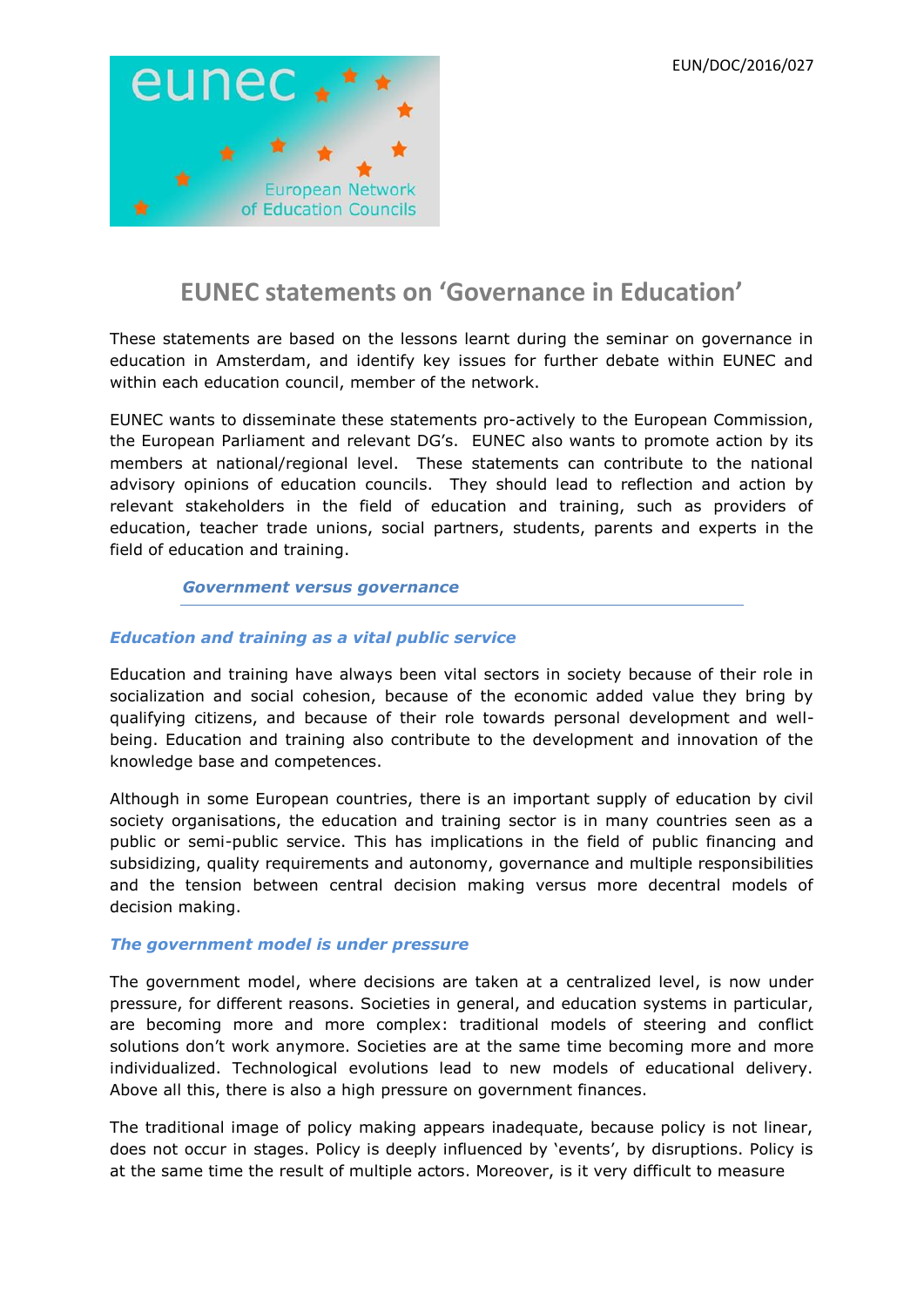

the effects of policy lines, as these effects are often indirect and difficult to identify. The traditional model of decision making seems to have reached its limits.

### *From government towards governance*

Based on dissatisfaction with traditional problem-solving methods and decision-making models, there has been, during the last decades, an evolution from a government model towards a governance model. This is a fundamental change in the way of thinking about shaping political and decision-making processes in society.

The role of the government is no longer to steer directly policy processes, but rather to coordinate and facilitate policy processes and responsiveness of other actors to emerging challenges. This governance model refers to the growing mixing and interdependence of public and private actors, to decentralized and horizontal relationships between actors at different administrative levels, depending on each other for the making and implementation of policy.

## *The complexity of educational governance*

Educational governance is particularly complex and multifaceted. Education systems are now characterized by multi-level governance where the links between multiple actors operating at different levels are to a certain extent fluid and open to negotiation. Innovation in education is a hampering procession of Echternach. Often, it appears that a good decision, a good plan is not sufficient for real change and innovation. A lot of factors can play a disturbing role. Sometimes, goals are updated or completely changing half way a process. Sometimes, schools are re-inventing the innovation.

There is need to deal with this complexity. Education councils play an important role in bringing the actors together and in trying to work towards a common understanding of complex governance issues.

### *Key elements for effective governance*

The OECD Centre for Educational Research and Innovation (CERI) runs the 'Governing Complex Education Systems<sup>1</sup> project. This project looks at the challenges that governments face in steering complex education systems. What models of governance are effective in complex education systems? And what knowledge system is necessary to support the effective governance of complex education systems?

**.** 

<sup>1</sup><https://www.oecd.org/edu/ceri/governingcomplexeducationsystemsgces.htm>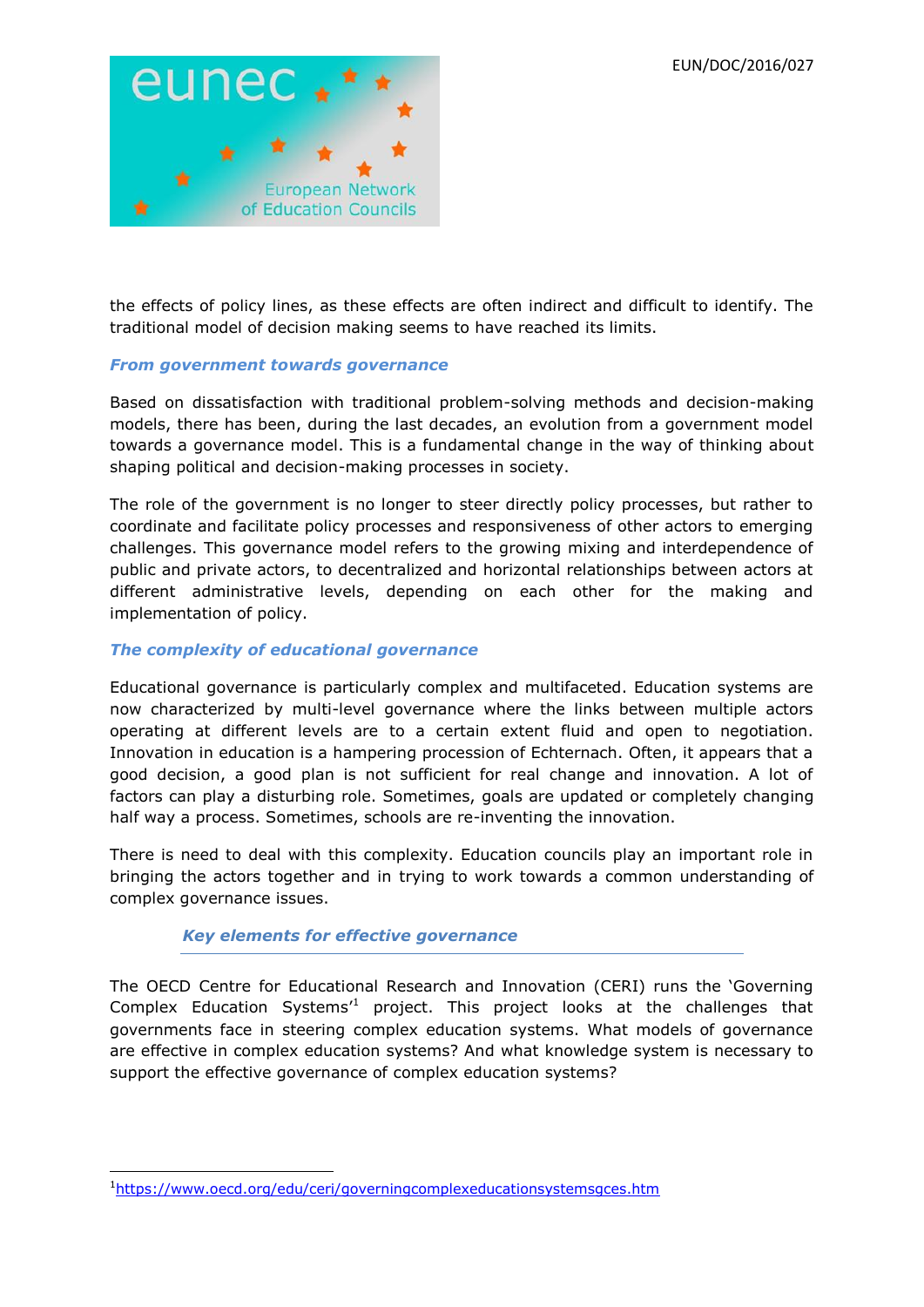

The key elements for effective governance below are identified based on these GCESfindings and on the input by experts and participants at the EUNEC conference in Amsterdam.

## *Effective governance works through stakeholder involvement, open dialogue and building capacity*

Stakeholder involvement has to be understood in a much broader sense than it has been until now. At this particular point, education councils and teaching councils play a crucial role, offering an adequate structure for dialogue involving all stakeholders.

Involvement of stakeholders can only be effective if it contributes to a common understanding and to the development of a strategic vision. Strategic thinking is a challenge in education as well as in many other public sectors. The capacity of education as a system to think strategically has to be enhanced.

# *Effective governance is based on accountability and trust and offers space for experimentation*

Education systems face an increased emphasis on accountability of performances: need for measurable indicators, focus on evaluation and quality assurance, and demand for transparency. However, there is an inherent tension between accountability and systemic innovation, in that tightly controlled accountability mechanisms seek to minimize risk and error, both of which are fundamental elements for the innovation process.

Modern education systems must be able to build learning from failure into their functioning, both to improve pedagogy and practice and the governing of the system as a whole. Innovation in education requires careful risk-taking and the accompanying possibility of failure.

Risk-taking can be accomplished through policy experimentation. There is however, a tension between evaluating the effects of sometimes narrow experiments, and translating the results into the broader stakeholder network, at system level.

Trust, as a learnable skill and attitude<sup>2</sup>, is a key word: trust in education governance, trust in schools and teachers, and trust in the pedagogical relationship.

### *Effective governance focuses on processes, not on structures.*

**.** 

There is no 'right' system of governance. There are examples of centralized systems that perform excellently; there are examples of decentralized systems that are very weak, and vice versa. And even in decentralized systems, the national or state level remains very important in triggering and steering education reform. Rather than to focus on

 $2$  Presentation by Alvaro Almeida dos Santos at the EUNEC seminar, Amsterdam, 31 May 2016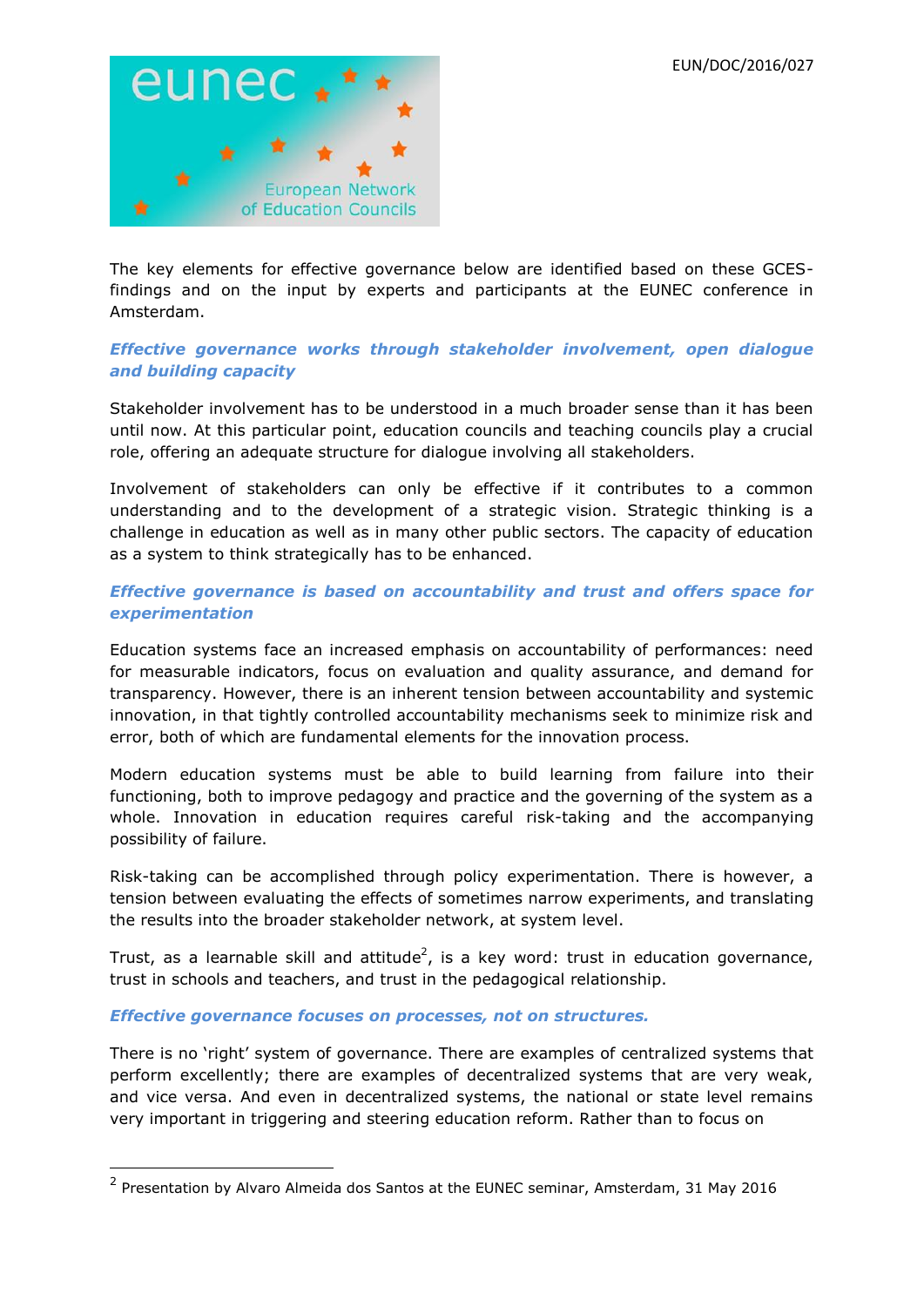

structures (which are highly contextualized), it is more fruitful to focus on processes (which are likely to be more universal).

# *Effective governance requires a whole of system approach, aligning roles and balancing tensions.*

It is crucial to find the right combination of mutually reinforcing dynamics that are designed to strengthen both accountability and trust. In complex systems, nothing can be done in isolation.

# *Effective governance harnesses evidence and research to inform policy and reform.*

In complex systems, the local or regional level is expected to become change managers. Countries are struggling with the ways to build this kind of capacity. Providing centralized and decentralized decision makers and practitioners with relevant, high quality knowledge is imperative to improve the quality of decision-making and practices.

An often-overlooked area is the capacity to handle data, both for local governments and in schools. The amount of data collected from research and from school and system evaluations should not only be used for accountability purposes, but also for improvement and innovation<sup>3</sup>. In the governance model, the improvement decisions belong to the central as well as to the local level; stakeholders have to have access to the existing data, and have the ability to interpret them. They have to be able to develop the confidence and skills to analyze and evaluate the relevance of evidence whatever its provenance.

Education councils offer a platform to stakeholders and policy makers to discuss and work towards a common understanding of 'evidence' and to exchange experiences on what works in education.

## *Multiple accountability*

Accountability is one of the key principles of effective education governance.

The last decades there has been a shift from traditional vertical mobility towards horizontal accountability. Vertical accountability is top-down and hierarchical; it enforces compliance with laws and regulations and holds school accountable for the use of resources in relation to the quality of education they provide. Horizontal accountability is directed at how schools and teachers conduct their profession (professional school

**<sup>.</sup>** <sup>3</sup> Presentation by Serban Iosifescu at the EUNEC seminar, Amsterdam, 31 May 2016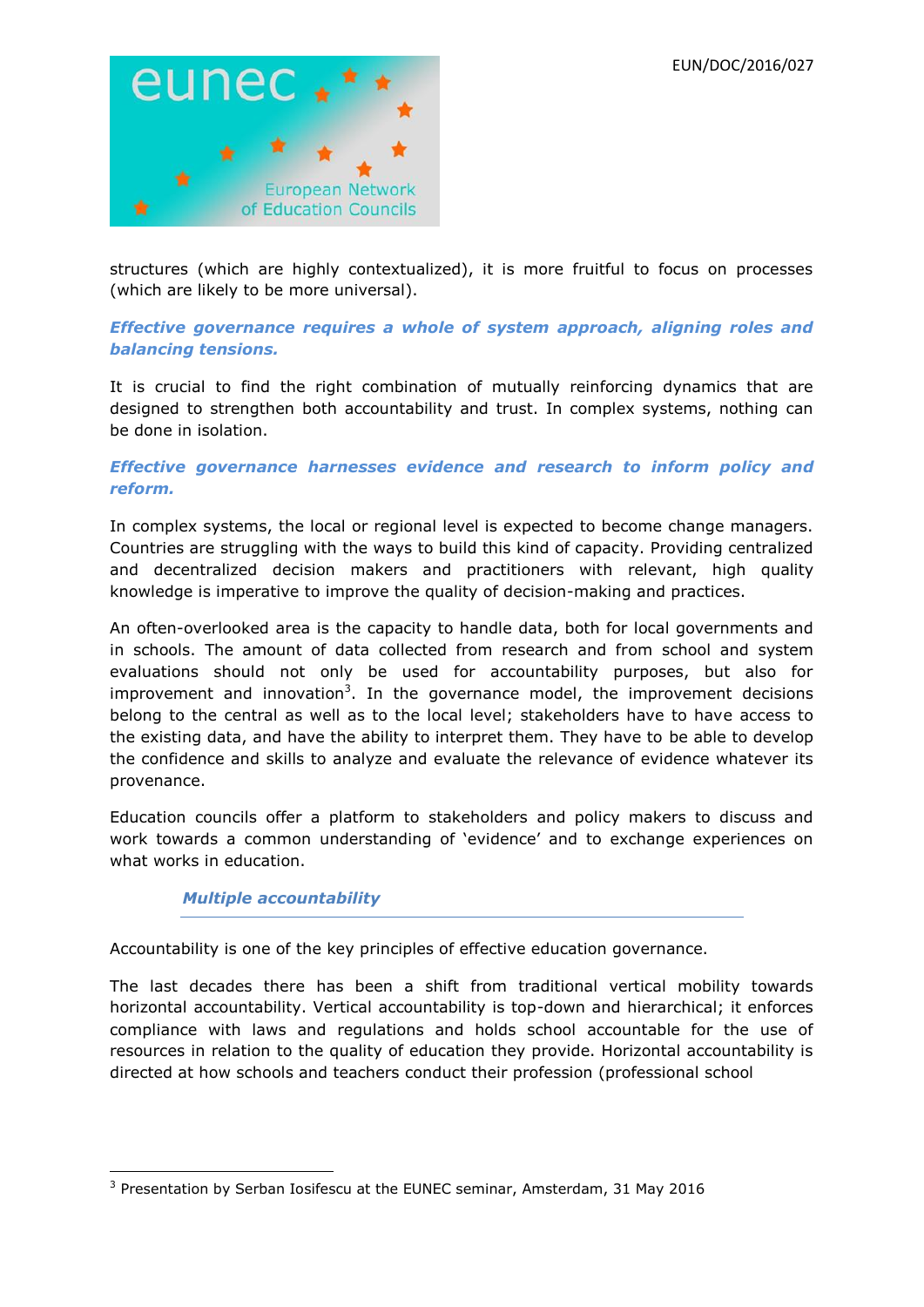

accountability) and at how schools and teachers inform and involve multiple stakeholders and are accountable to them (multiple school accountability).<sup>4</sup>

Multiple accountability means involving pupils, parents, other education/care/welfare institutions, community, labour market.. and asking feedback on the three following questions:

- $\overline{\phantom{a}}$  Is the system or the school doing the right things?
- $\lnot$  Is the system or the school doing these things well?
- $\lnot$  How to improve and adapt?

In order to make multiple school accountability work, the following steps have to be taken:

- $\lnot$  Identify the stakeholders;
- $\neg$  Build stakeholders' capacity;
- $\lnot$  Build schools' capacity.

*What does this mean for education councils?*

The key elements for effective education governance acknowledge the role of education councils as crucial for systemic innovation in education.

## *Education councils can put governance at the agenda*

Educations councils can start the dialogue and the exchange of views related to the governance theme. In their recommendations, it is important to pay also attention to the relation between what is recommended and the current governance structure.

## *Education councils can play a role in strengthening stakeholders*

Education councils are the platforms par excellence where stakeholders can enter into dialogue and build capacity, share common approaches and knowledge. The extent to which this is the case, depends of course of the national/regional constellation of the council and its mission and position.

Education councils can play a role in research brokerage, translating evidence into the stakeholders' language and translating (overwhelming) data and information into policy recommendations and policy design.

Stakeholder management is not an easy task. There might be tensions between stakeholders, the strong stakeholders (the 'professionals') might dominate the weaker

**<sup>.</sup>** <sup>4</sup> Presentation by Edith Hooge at the EUNEC seminar, Amsterdam, 31 May 2016